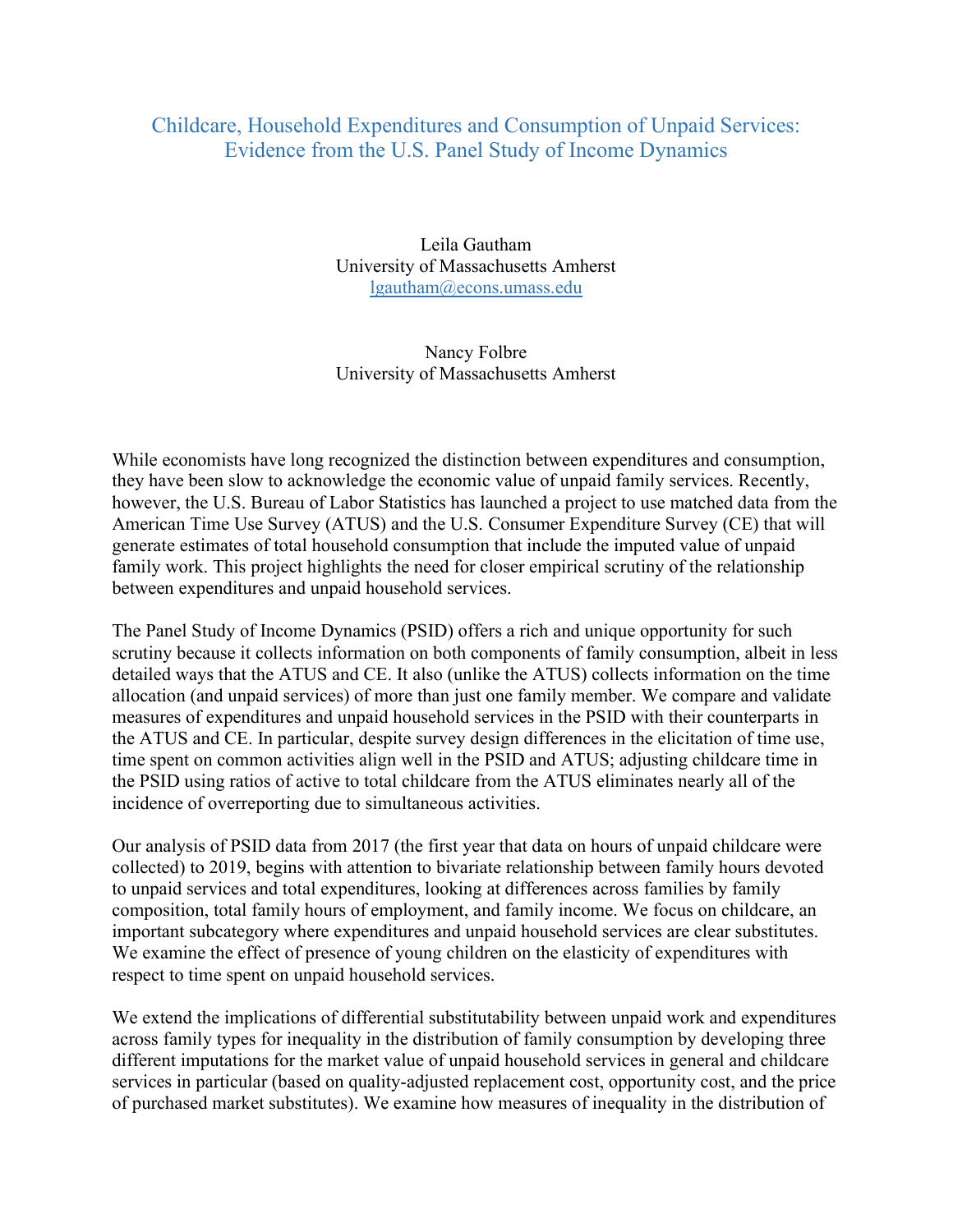family consumption (such as the ratio of family consumption at various percentiles: P90/P10, P90/P50, and P50/P10) are affected by the inclusion of the value of unpaid household services, across imputation methods.

We test several hypotheses: Among 2-adult families with and without children under the age of 5:

(1) Hours devoted to unpaid services are largely unaffected by the overall level of family expenditures, except in families with children under the age of 5.

(2) The relationship between the value of unpaid services and total household expenditures is largely a function of presence of children under the age of 5 (and the valuation method). (3) Variation in the relationship between hours devoted to childcare and expenditures on childcare is greatest (among 2-adult families) among those with only one full-time wage earner. (4) The inclusion of the value of unpaid household services in family consumption reduces overall inequality in distribution of family consumption; this reduction is greater among families with children under the age of 5.

For purposes of illustration see the binned scatterplots below showing differences in the relationship between unpaid household services and total expenditures between couples with and without a child under 5 in 2017-2019.



Figure 1. Weekly Family Hours on Unpaid Household Services Against Annual Family Expenditure. Source: PSID 2017 and 2019, families with only 2 adults, partnered to each other. Annual family expenditures (expressed in 2018 dollars) consist of expenditures on food, housing (does not include imputed rental value), transport, education, childcare, healthcare, clothing, vacations, and other recreation in the previous year. Unpaid household services are the total weekly hours spent by the reference person and their spouse/partner on household activities, purchasing goods and services, childcare, and adult care. PSID survey weights used.